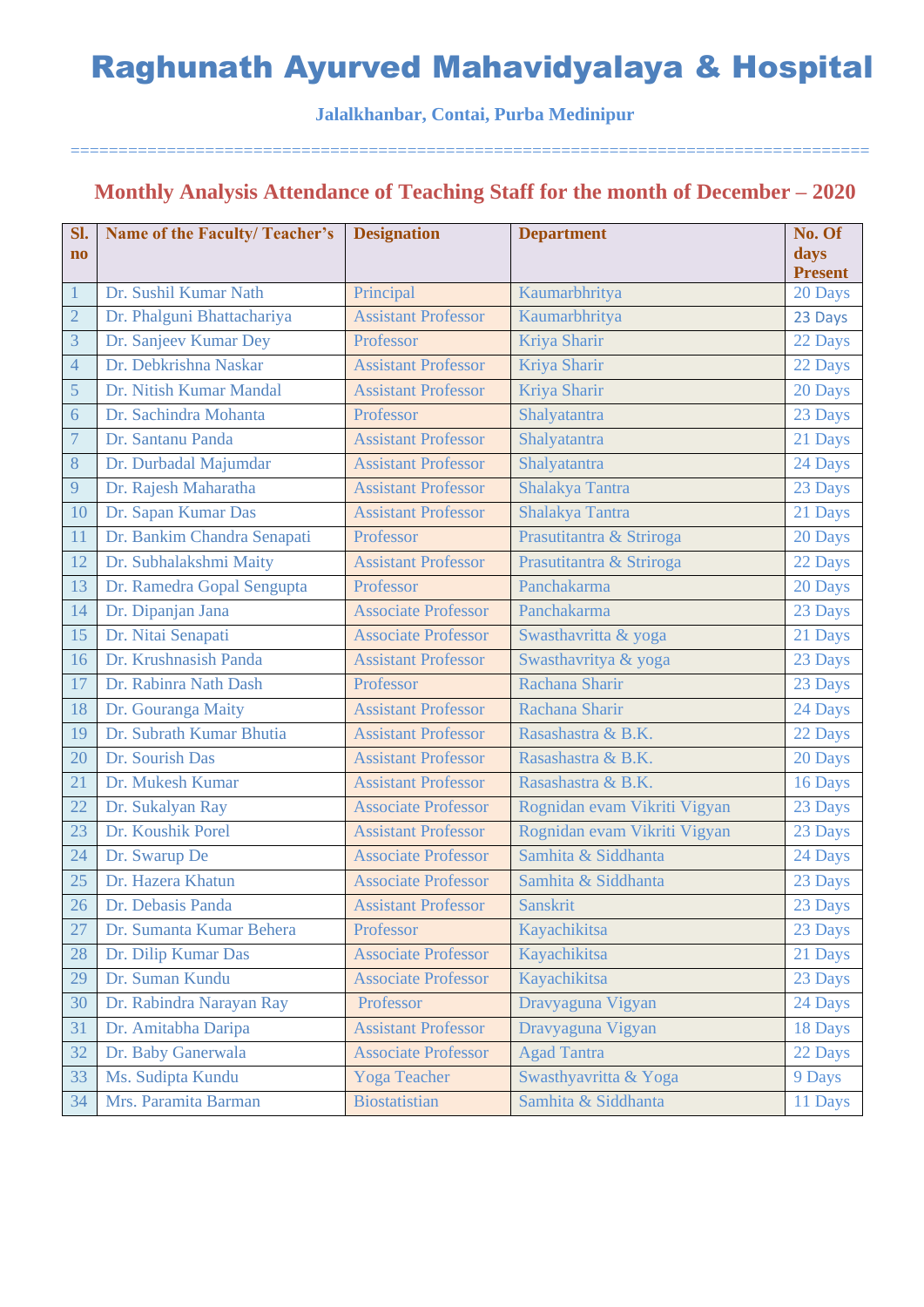### **Jalalkhanbar, Contai, Purba Medinipur**

| Sl.            | <b>Name of the College Staff</b> | <b>Designation</b>                | <b>Department</b>    | No. Of         |
|----------------|----------------------------------|-----------------------------------|----------------------|----------------|
| $\mathbf{n}$   |                                  |                                   |                      | days           |
|                |                                  |                                   |                      | <b>Present</b> |
|                | Mr. Swasti Sundar Jana           | Librarian                         | <b>College Staff</b> | 21 Days        |
| $\overline{2}$ | Mr. Bijan Jana                   | <b>Assistant Librarian</b>        | <b>College Staff</b> | 23 Days        |
| $\overline{3}$ | Ms. Shrabana Bera                | <b>Library Attendant</b>          | <b>College Staff</b> | 18 Days        |
| $\overline{4}$ | Mr. Chandan Kumar Maiti          | Staff for Admin. & Acct. Services | <b>College Staff</b> | 23 Days        |
| 5              | Mr. Krishna Rana                 | Staff for Admin. & Acct. Services | <b>College Staff</b> | 24 Days        |
| 6              | Mr. Shankar Prasad Barman        | Staff for Admin. & Acct. Services | <b>College Staff</b> | 22 Days        |
| $\overline{7}$ | Ms. Sritama Sinha                | Staff for Admin. & Acct. Services | <b>College Staff</b> | 23 Days        |
| 8              | Mr. Sumit Bera                   | Staff for Admin. & Acct. Services | <b>College Staff</b> | 22 Days        |
| 9              | Mr. Pulak Pradhan                | <b>Laboratory Technician</b>      | <b>College Staff</b> | 24 Days        |
| 10             | Mr. Raju Panigrahi               | <b>Laboratory Technician</b>      | <b>College Staff</b> | 23 Days        |
| 11             | Mr. Sandip Giri                  | <b>Laboratory Technician</b>      | <b>College Staff</b> | 24 Days        |
| 12             | Mr. Dilip Manna                  | <b>Laboratory Technician</b>      | <b>College Staff</b> | 20 Days        |
| 13             | Mr. Pijush Kanti Shee            | <b>Laboratory Technician</b>      | <b>College Staff</b> | 20 Days        |
| 14             | Mr. Debbrata Dinda               | <b>Laboratory Assistant</b>       | <b>College Staff</b> | 18 Days        |
| 15             | Mrs. Suparna Pradhan             | <b>Laboratory Assistant</b>       | <b>College Staff</b> | 18 Days        |
| 16             | Mr. Amitava Das                  | <b>Laboratory Assistant</b>       | <b>College Staff</b> | 19 Days        |
| 17             | Mr. Bikash Das                   | <b>Laboratory Assistant</b>       | <b>College Staff</b> | 19 Days        |
| 18             | Mr. Sukhendu Maity               | <b>Laboratory Assistant</b>       | <b>College Staff</b> | 18 Days        |
| 19             | Mr. Joydeb Jana                  | <b>Laboratory Assistant</b>       | <b>College Staff</b> | 19 Days        |
| 20             | Mr. Sutanu Huzzat                | <b>Museum Keeper</b>              | <b>College Staff</b> | 24 Days        |
| 21             | Mr. Swapan Bhunia                | <b>Museum Keeper</b>              | <b>College Staff</b> | 24 Days        |
| 22             | Mr. Dipankar Sasmal              | <b>Museum Keeper</b>              | <b>College Staff</b> | 16 Days        |
| 23             | Mr. Gopal Chandra Pramanik       | <b>Museum Keeper</b>              | <b>College Staff</b> | 18 Days        |
| 24             | Mrs Krishna Pradhan              | <b>Attendant</b>                  | <b>College Staff</b> | 20 Days        |
| 25             | Mr. Soumendu Maity               | <b>Attendant</b>                  | <b>College Staff</b> | 18 Days        |
| 26             | Mr. Debkumar Mishra              | <b>Attendant</b>                  | <b>College Staff</b> | 16 Days        |
| 27             | Mrs. Tanaya Das Rana             | <b>Attendant</b>                  | <b>College Staff</b> | 17 Days        |
| 28             | Mr. Sutirtha Das                 | <b>Attendant</b>                  | <b>College Staff</b> | 16 Days        |
| 29             | Mrs. Sutapa Barik Maity          | <b>Attendant</b>                  | <b>College Staff</b> | 19 Days        |
| 30             | Mrs. Siuli Metya                 | <b>Attendant</b>                  | <b>College Staff</b> | 23 Days        |
| 31             | Mr. Manojit Ghosh                | Peon                              | <b>College Staff</b> | 20 Days        |
| 32             | Mrs. Sikha Bera                  | Peon                              | <b>College Staff</b> | 15 Days        |
| 33             | Mr Sanjoy Paria                  | Peon                              | <b>College Staff</b> | 16 Days        |
| 34             | Mr. Tushar Kanti See             | Peon                              | <b>College Staff</b> | 18 Days        |
| 35             | Mr. Amit Das                     | Peon                              | <b>College Staff</b> | 16 Days        |
| 36             | Mr. Dibakar Maity                | Lifter                            | <b>College Staff</b> | 20 Days        |
| 37             | Mr. Swapan Kumar Patra           | Gardener                          | <b>College Staff</b> | 24 Days        |
| 38             | Mr. Uttam Maity                  | Multipurpose worker               | <b>College Staff</b> | 22 Days        |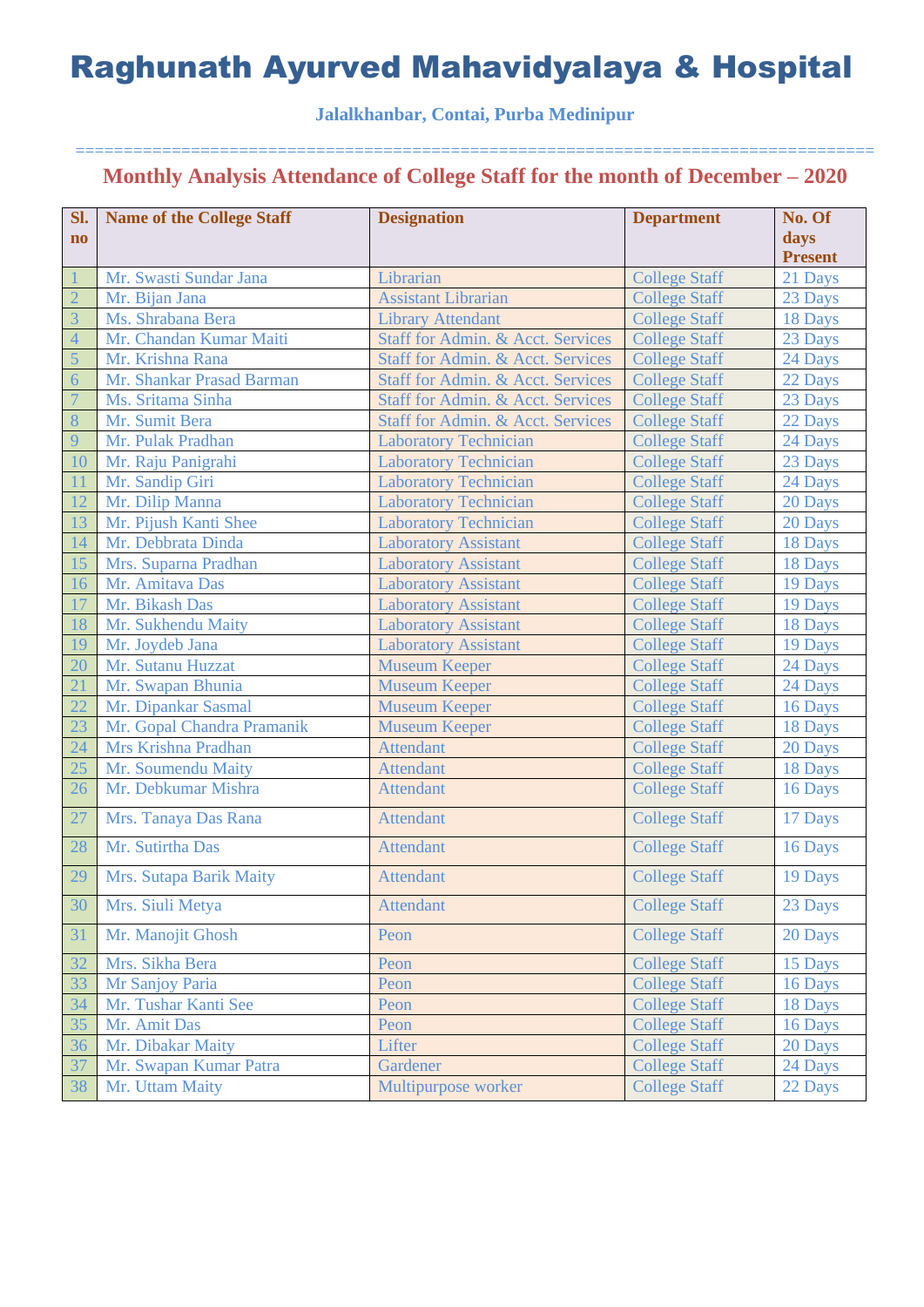### **Jalalkhanbar, Contai, Purba Medinipur**

| Sl.                    | <b>Name of the College Staff</b> | <b>Designation</b>                                | <b>Department</b>     | No. Of         |
|------------------------|----------------------------------|---------------------------------------------------|-----------------------|----------------|
| $\mathbf{n}\mathbf{o}$ |                                  |                                                   |                       | days           |
|                        |                                  |                                                   |                       | <b>Present</b> |
| $\mathbf{1}$           | Prof.(Dr.) Sushil Kumar Nath     | <b>Hospital Superintendent</b>                    | <b>Hospital Staff</b> | 25 Days        |
| $\overline{2}$         | Dr. Asitananda Das               | <b>Deputy Medical Superintendent</b>              | <b>Hospital Staff</b> | 23 Days        |
| $\overline{3}$         | Mrs. Sulekha Bera                | <b>Matron</b>                                     | <b>Hospital Staff</b> | 22 Days        |
| $\overline{4}$         | Mrs. Chinmoye Maity              | <b>Assistant Matron</b>                           | <b>Hospital Staff</b> | 18 Days        |
| 5                      | Mrs. Safali Jana Pradhan         | <b>Assistant Matron</b>                           | <b>Hospital Staff</b> | 19 Days        |
| 6                      | Mrs. Anuradha Manna              | <b>Stuff Nurses</b>                               | <b>Hospital Staff</b> | 19 Days        |
| $\overline{7}$         | Ms. Nilam Khatun                 | <b>Stuff Nurses</b>                               | <b>Hospital Staff</b> | 20 Days        |
| 8                      | Mrs. Snigdha Panigrahi           | <b>Stuff Nurses</b>                               | <b>Hospital Staff</b> | 21 days        |
| 9                      | Mrs. Muslima Khatin              | <b>Stuff Nurses</b>                               | <b>Hospital Staff</b> | 22 Days        |
| 10                     | Mrs. Mallika Jana Patra          | <b>Stuff Nurses</b>                               | <b>Hospital Staff</b> | 22 Days        |
| 11                     | Mrs. Sandipa Jana Huzzat         | <b>Stuff Nurses</b>                               | <b>Hospital Staff</b> | 21 Days        |
| 12                     | Mrs. Krishna Giri Manna          | <b>Stuff Nurses</b>                               | <b>Hospital Staff</b> | 20 Days        |
| 13                     | Mrs. Sandhya Pradhan             | <b>Stuff Nurses</b>                               | <b>Hospital Staff</b> | 22 Days        |
| 14                     | Mrs. Sabita Majhi Pramanik       | <b>Stuff Nurses</b>                               | <b>Hospital Staff</b> | 20 Days        |
| 15                     | Mrs. Dipannita Mandal Jana       | <b>Stuff Nurses</b>                               | <b>Hospital Staff</b> | 21 Days        |
| <b>16</b>              | Mrs. Sarmitha Jana               | <b>Stuff Nurses</b>                               | <b>Hospital Staff</b> | 19 Days        |
| 17                     | Mrs. Sadhana Maity               | <b>Stuff Nurses</b>                               | <b>Hospital Staff</b> | 20 Days        |
| 18                     | Mrs. Kanan Deb                   | <b>Stuff Nurses</b>                               | <b>Hospital Staff</b> | 18 Days        |
| 19                     | Mr. Joydeb Manik                 | Ward Boy / Aya                                    | <b>Hospital Staff</b> | 23 Days        |
| 20                     | Mr. Arup Payra                   | Ward Boy / Aya                                    | <b>Hospital Staff</b> | 21 Days        |
| 21                     | Mr. Somnath Meikap               | Ward Boy / Aya                                    | <b>Hospital Staff</b> | 19 Days        |
| 22                     | Mrs. Radha Rani Maity Panja      | Ward Boy / Aya                                    | <b>Hospital Staff</b> | 19 Days        |
| 23                     | Mrs. Saptami Bera Pradhan        | Ward Boy / Aya                                    | <b>Hospital Staff</b> | 22 Days        |
| 24                     | Mr. Pijush Pradhan               | Workers                                           | <b>Hospital Staff</b> | 19 Days        |
| 25                     | Mr. Bapi Das                     | Ward Boy / Aya (Others)                           | <b>Hospital Staff</b> | 19 Days        |
| 26                     | Ms. Namita Rani Das              | Ward Boy / Aya (Others)                           | <b>Hospital Staff</b> | 19 Days        |
| 27                     | Mrs. Sila Guchhait Jana          | Ward Boy / Aya                                    | <b>Hospital Staff</b> | 18 Days        |
| 28                     | Mr. Chandan Das                  | Pharmacist                                        | <b>Hospital Staff</b> | 24 Days        |
| 29                     | Mr. Kazi M M Mohiuddin Ahamed    | Pharmacist                                        | <b>Hospital Staff</b> | 20 Days        |
| 30                     | Mrs. Madhuriya Naskar            | Pharmacist                                        | <b>Hospital Staff</b> | 18 Days        |
| 31                     | Mr. Soumitra Das Mahapatra       | Pharmacist                                        | <b>Hospital Staff</b> | 18 Days        |
| 32                     | Mrs. Sefali Shit                 |                                                   |                       |                |
|                        |                                  | <b>Dresser</b>                                    | <b>Hospital Staff</b> | 21 Days        |
| 33                     | Mr. Tapan Das                    | <b>Dresser</b>                                    | <b>Hospital Staff</b> | 19 Days        |
| 34                     | Mr.Swapan Jana                   | <b>Store Keeper</b>                               | <b>Hospital Staff</b> | 24 Days        |
| 35                     | Mr. Debansu Ghorai               | <b>Office Staff (for Registration,</b><br>Record) | <b>Hospital Staff</b> | 24 Days        |
| 36                     | Mr. Arun Jana                    | Office Staff (for Registration,<br>Record)        | <b>Hospital Staff</b> | 23 Days        |
| 37                     | Mr. Suman Maity                  | Office Staff (for Registration,<br>Record)        | <b>Hospital Staff</b> | 21 Days        |
| 38                     | Mrs. Sima Dolai                  | Office Staff (for Registration,<br>Record)        | <b>Hospital Staff</b> | 20 Days        |
| 39                     | Mr. Somnath Sasmal               | <b>Dark Room Attainder</b>                        | <b>Hospital Staff</b> | 18 Days        |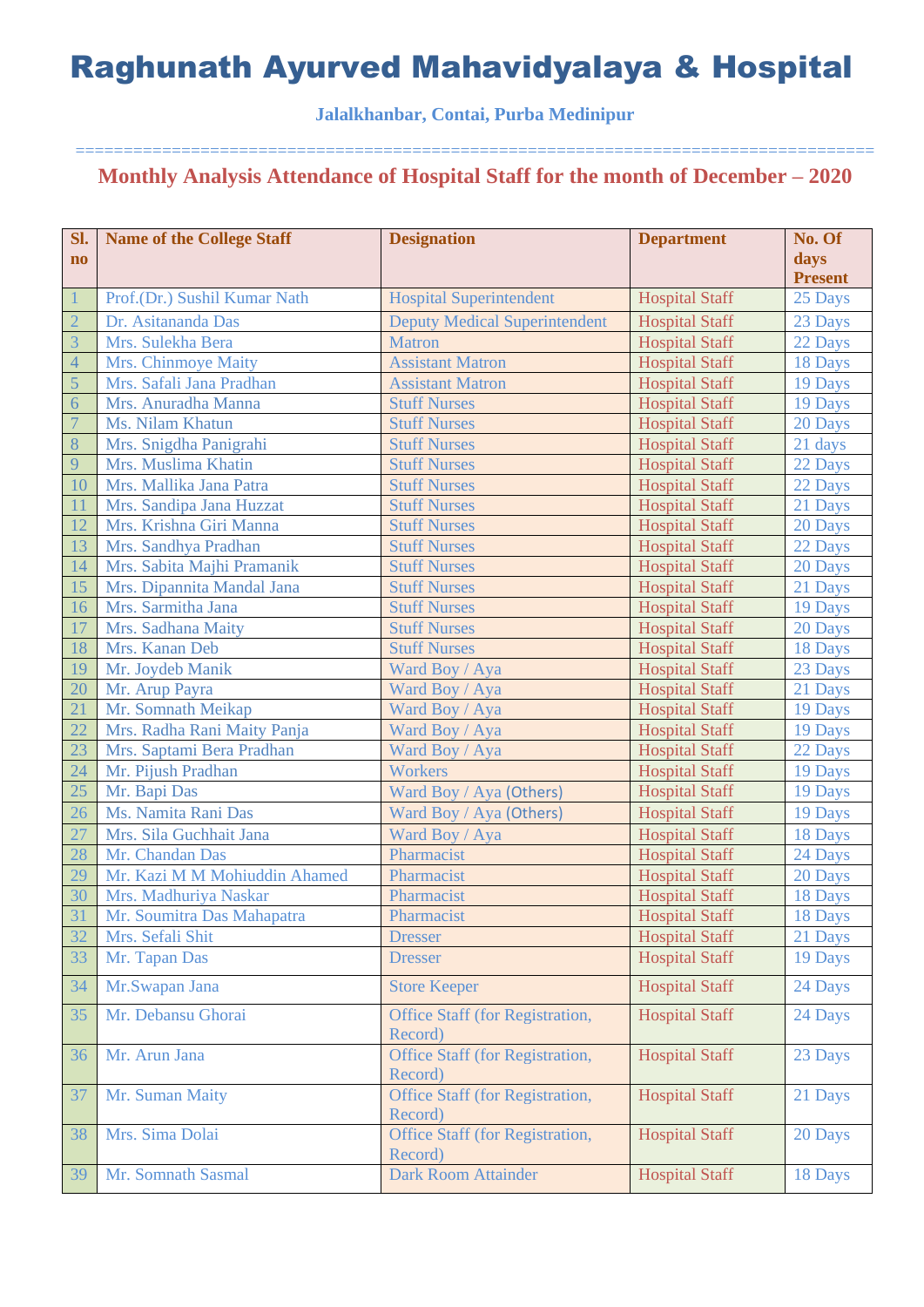### **Jalalkhanbar, Contai, Purba Medinipur**

| Sl.                    | <b>Name of the College Staff</b> | <b>Designation</b>                                           | <b>Department</b>     | No. Of         |
|------------------------|----------------------------------|--------------------------------------------------------------|-----------------------|----------------|
| $\mathbf{n}\mathbf{o}$ |                                  |                                                              |                       | days           |
|                        |                                  |                                                              |                       | <b>Present</b> |
| 40                     | Mr. Satyabrata Nanda             | <b>Staff for Pancakarma Therapy</b>                          | <b>Hospital Staff</b> | 24 Days        |
|                        |                                  | Section for OPD & IPD                                        |                       |                |
| 41                     | Mr. Prabir Kumar Jana            | <b>Staff for Pancakarma Therapy</b>                          | <b>Hospital Staff</b> | 21 Days        |
|                        |                                  | Section for OPD & IPD                                        |                       |                |
| 42                     | Mrs. Durga Rana Jana             | <b>Staff for Pancakarma Therapy</b><br>Section for OPD & IPD | <b>Hospital Staff</b> | 18 Days        |
| 43                     | Mrs. Madhusri Maity Shee         | <b>Staff for Pancakarma Therapy</b>                          | <b>Hospital Staff</b> | 19 Days        |
|                        |                                  | Section for OPD & IPD                                        |                       |                |
| 44                     | Mr. Nityananda Maity             | <b>OT</b> Attainder                                          | <b>Hospital Staff</b> | 18 Days        |
| 45                     | Mr. Koushik Jana                 | <b>OT</b> Attainder                                          | <b>Hospital Staff</b> | 23 Days        |
| 46                     | Dr. Jaykrishan Barman            | <b>Emergency Medical Officer</b>                             | <b>Hospital Staff</b> | 19 Days        |
| 47                     | Dr. Surajit Jana                 | <b>Emergency Medical Officer</b>                             | <b>Hospital Staff</b> | 18 Days        |
| 48                     | Dr. Pratap Chandra Ghorai        | <b>RMO &amp; RSMO</b>                                        | <b>Hospital Staff</b> | 22 Days        |
| 49                     | Dr. Amrit Kumar Nanda            | <b>RMO &amp; RSMO</b>                                        | <b>Hospital Staff</b> | 20 Days        |
| 50                     | Dr. Mukul Kumar Pahari           | <b>RMO &amp; RSMO</b>                                        | <b>Hospital Staff</b> | 20 Days        |
| 51                     | Dr. Bibhuti Ranjan Ojha          | <b>RMO &amp; RSMO</b>                                        | <b>Hospital Staff</b> | 18 Days        |
| 52                     | Dr. Raghunath Das                | <b>RMO &amp; RSMO</b>                                        | <b>Hospital Staff</b> | 17 Days        |
| 53                     | Dr. Bidyut Chowdhury             | <b>RMO &amp; RSMO</b>                                        | <b>Hospital Staff</b> | 18 Days        |
| 54                     | Dr. Anulipi Pal                  | <b>RMO &amp; RSMO</b>                                        | <b>Hospital Staff</b> | 21 Days        |
| 55                     | Dr. Sidhar Ranjan Das            | <b>RMO &amp; RSMO</b>                                        | <b>Hospital Staff</b> | 18Days         |
| 56                     | Dr. Dulal Kumar Mahapatra        | <b>RMO &amp; RSMO</b>                                        | <b>Hospital Staff</b> | 18 Days        |
| 57                     | Dr. Kajal Burman                 | <b>RMO &amp; RSMO</b>                                        | <b>Hospital Staff</b> | 19 Days        |
| 58                     | Dr. Jagajyoti Burman             | <b>RMO &amp; RSMO</b>                                        | <b>Hospital Staff</b> | 21 Days        |
| 59                     | Dr. Sushil Kumar Nath            | <b>Consultants (Teachers Of Clinical</b>                     | <b>Hospital Staff</b> | 25 Days        |
|                        |                                  | Departments including Swasthavritta                          |                       |                |
|                        |                                  | & Yoga Department)                                           |                       |                |
| 60                     | Dr. Subhalakshi Maity            | Prosuti evum Stri Roga Specialist                            | <b>Hospital Staff</b> | 22 Days        |
|                        |                                  | (Teachers of Prosuti evum Stri Roga<br>Depertment)           |                       |                |
| 61                     | Dr. Debashri Maiti               | <b>Consultants (Teachers Of Clinical</b>                     | <b>Hospital Staff</b> | 22 Days        |
|                        |                                  | Departments including Swasthavritta                          |                       |                |
|                        |                                  | & Yoga Department)                                           |                       |                |
| 62                     | Dr. Krushnasish Panda            | <b>Yoga Teacher or Expert (from</b>                          | <b>Hospital Staff</b> | 24 Days        |
|                        |                                  | Swasthavritta & Yoga Department)                             |                       |                |
| 63                     | Dr. Sumanta Kumar Behera         | <b>Consultants (Teachers Of Clinical</b>                     |                       |                |
|                        |                                  | Departments including Swasthavritta                          |                       |                |
|                        |                                  | & Yoga Department)                                           |                       |                |
| 64                     | Dr. Dilip Kumar Das              | <b>Consultants (Teachers Of Clinical</b>                     | <b>Hospital Staff</b> | 21 Days        |
|                        |                                  | Departments including Swasthavritta                          |                       |                |
|                        |                                  | & Yoga Department)                                           |                       |                |
| 65                     | Dr. Bankim Chandra Senapati      | <b>Consultants (Teachers Of Clinical</b>                     |                       |                |
|                        |                                  | Departments including Swasthavritta                          |                       |                |
|                        |                                  | & Yoga Department)                                           |                       |                |
| 66                     | Dr. Sapan Kumar Das              | <b>Consultants (Teachers Of Clinical</b>                     | <b>Hospital Staff</b> | 21 Days        |
|                        |                                  | Departments including Swasthavritta                          |                       |                |
|                        |                                  | & Yoga Department)                                           |                       |                |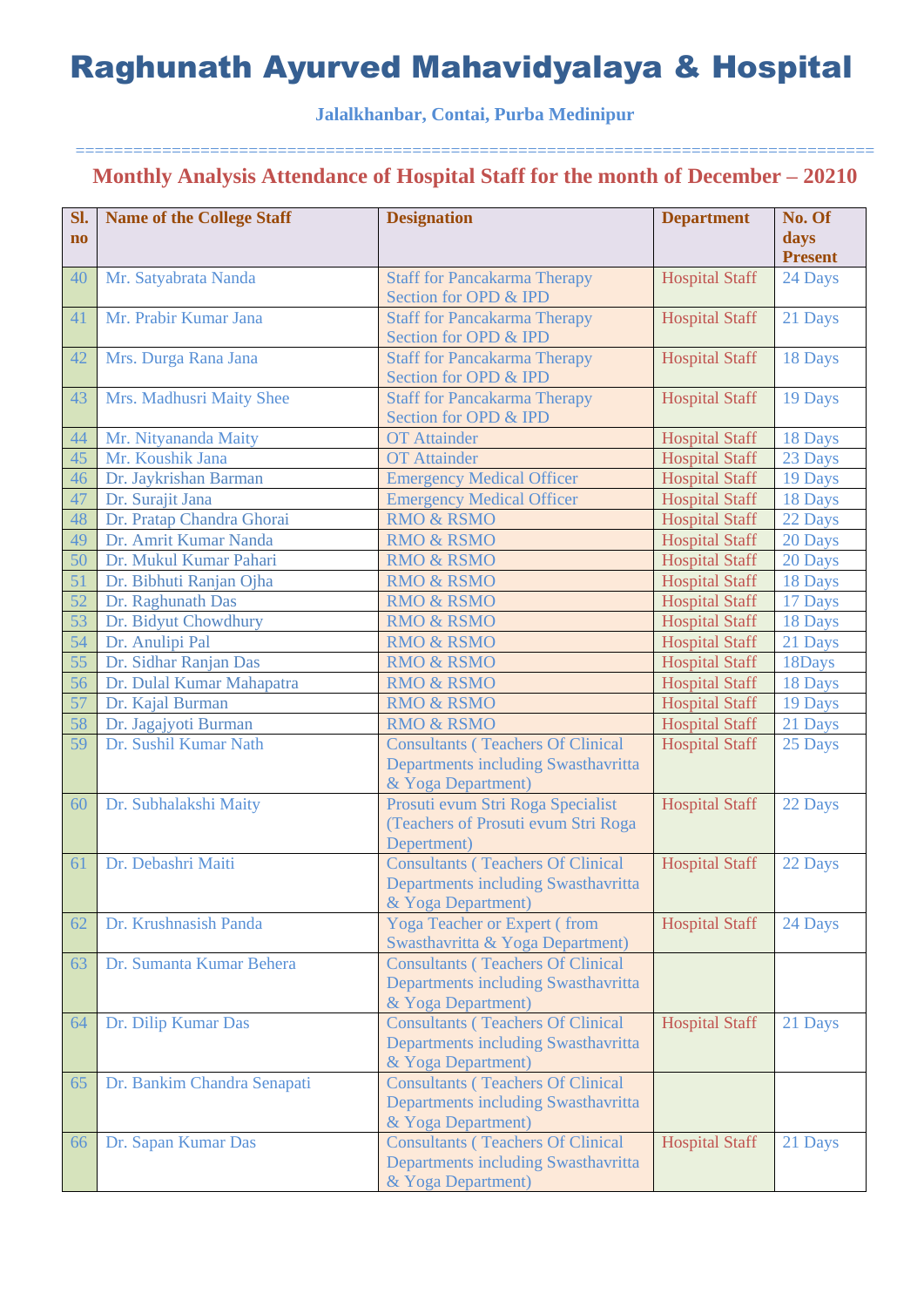**Jalalkhanbar, Contai, Purba Medinipur**

| SI.<br>$\mathbf{n}\mathbf{o}$                | <b>Name of the College Staff</b>                                                                                                                                 | <b>Designation</b>                                                                                                                                                                                 | <b>Department</b>                                                                                                                                                                                    | No. Of<br>days                                                                    |
|----------------------------------------------|------------------------------------------------------------------------------------------------------------------------------------------------------------------|----------------------------------------------------------------------------------------------------------------------------------------------------------------------------------------------------|------------------------------------------------------------------------------------------------------------------------------------------------------------------------------------------------------|-----------------------------------------------------------------------------------|
|                                              |                                                                                                                                                                  |                                                                                                                                                                                                    |                                                                                                                                                                                                      | <b>Present</b>                                                                    |
| 67                                           | Dr. Durbadal Majumdar                                                                                                                                            | Shalya & Ksharsutra Therapy                                                                                                                                                                        | <b>Hospital Staff</b>                                                                                                                                                                                | 24 Days                                                                           |
|                                              |                                                                                                                                                                  | Specialists (Teacher Of Shalya<br>Department)                                                                                                                                                      |                                                                                                                                                                                                      |                                                                                   |
| 68                                           | Dr. Suman Kundu                                                                                                                                                  | <b>Consultants (Teachers Of Clinical</b>                                                                                                                                                           | <b>Hospital Staff</b>                                                                                                                                                                                | 23 Days                                                                           |
|                                              |                                                                                                                                                                  | Departments including Swasthavritta                                                                                                                                                                |                                                                                                                                                                                                      |                                                                                   |
|                                              |                                                                                                                                                                  | & Yoga Department)                                                                                                                                                                                 |                                                                                                                                                                                                      |                                                                                   |
|                                              | Dr. Sachindra Mohanta                                                                                                                                            | <b>Consultants (Teachers Of Clinical</b>                                                                                                                                                           |                                                                                                                                                                                                      |                                                                                   |
| 69                                           |                                                                                                                                                                  | Departments including Swasthavritta                                                                                                                                                                |                                                                                                                                                                                                      |                                                                                   |
| 70                                           | Dr. Nitai Senapati                                                                                                                                               | & Yoga Department)<br><b>Consultants (Teachers Of Clinical</b>                                                                                                                                     | <b>Hospital Staff</b>                                                                                                                                                                                | 23 Days                                                                           |
|                                              |                                                                                                                                                                  | Departments including Swasthavritta                                                                                                                                                                |                                                                                                                                                                                                      |                                                                                   |
|                                              |                                                                                                                                                                  | & Yoga Department)                                                                                                                                                                                 |                                                                                                                                                                                                      |                                                                                   |
| 71                                           | Dr. Santanu Panda                                                                                                                                                | <b>Consultants (Teachers Of Clinical</b>                                                                                                                                                           | <b>Hospital Staff</b>                                                                                                                                                                                | 21 Days                                                                           |
|                                              |                                                                                                                                                                  | Departments including Swasthavritta                                                                                                                                                                |                                                                                                                                                                                                      |                                                                                   |
| 72                                           | Dr. Dipanjan Jana                                                                                                                                                | & Yoga Department)<br><b>Consultants (Teachers Of Clinical</b>                                                                                                                                     | <b>Hospital Staff</b>                                                                                                                                                                                | 23 Days                                                                           |
|                                              |                                                                                                                                                                  | Departments including Swasthavritta                                                                                                                                                                |                                                                                                                                                                                                      |                                                                                   |
|                                              |                                                                                                                                                                  | & Yoga Department)                                                                                                                                                                                 |                                                                                                                                                                                                      |                                                                                   |
| 73                                           | Dr. Bidhan Roy                                                                                                                                                   | Panchakarma Specialists (Teachers of                                                                                                                                                               | <b>Hospital Staff</b>                                                                                                                                                                                | 21 Days                                                                           |
|                                              |                                                                                                                                                                  | <b>Panchakarma Teaching Department)</b>                                                                                                                                                            |                                                                                                                                                                                                      |                                                                                   |
| 74                                           | Dr. Sayantika Bandyopadhyay                                                                                                                                      | <b>Consultants (Teachers Of Clinical</b><br>Departments including Swasthavritta                                                                                                                    | <b>Hospital Staff</b>                                                                                                                                                                                | 16 Days                                                                           |
|                                              |                                                                                                                                                                  | & Yoga Department)                                                                                                                                                                                 |                                                                                                                                                                                                      |                                                                                   |
| 75                                           | Dr. Phalguni Bhattacharya                                                                                                                                        | <b>Consultants (Teachers Of Clinical</b>                                                                                                                                                           | <b>Hospital Staff</b>                                                                                                                                                                                | 22 Days                                                                           |
|                                              |                                                                                                                                                                  | Departments including Swasthavritta                                                                                                                                                                |                                                                                                                                                                                                      |                                                                                   |
|                                              |                                                                                                                                                                  | & Yoga Department)                                                                                                                                                                                 |                                                                                                                                                                                                      |                                                                                   |
| 76                                           | Mr. Kafirul Sk                                                                                                                                                   | X-ray Technician or Radiographer                                                                                                                                                                   | <b>Hospital Staff</b>                                                                                                                                                                                | 24 Days                                                                           |
| 77                                           | Dr. Rishi Das                                                                                                                                                    | Physiotherapist (Part – Time)                                                                                                                                                                      | <b>Hospital Staff</b>                                                                                                                                                                                | 10 Days                                                                           |
| 78                                           | Dr. Rupa Jana                                                                                                                                                    | Radiologist (Part – Time)                                                                                                                                                                          | <b>Hospital Staff</b>                                                                                                                                                                                | 8 Days                                                                            |
| 79                                           | Dr. Subhasish Pradhan                                                                                                                                            | Dentist (Part – Time)                                                                                                                                                                              | <b>Hospital Staff</b>                                                                                                                                                                                | 10 Days                                                                           |
| 80                                           | Dr. Partha Pratim Das                                                                                                                                            | Anaesthesiologist (Part – Time)                                                                                                                                                                    | <b>Hospital Staff</b>                                                                                                                                                                                | 6 Days                                                                            |
| 81                                           | Dr. Ardhendu Sekhar Hazra                                                                                                                                        | Paediatrician (Part – Time)<br>Pathologist (Part – Time)                                                                                                                                           | <b>Hospital Staff</b>                                                                                                                                                                                | 4 Days                                                                            |
| 82<br>83                                     | Dr. Prakiti Ranjan Roy<br>Dr. Sattyam Maity                                                                                                                      | <b>Ophthalmologist (Part – Time)</b>                                                                                                                                                               | <b>Hospital Staff</b><br><b>Hospital Staff</b>                                                                                                                                                       | 8 Days                                                                            |
|                                              |                                                                                                                                                                  |                                                                                                                                                                                                    |                                                                                                                                                                                                      | 4 Days                                                                            |
|                                              |                                                                                                                                                                  |                                                                                                                                                                                                    |                                                                                                                                                                                                      |                                                                                   |
|                                              |                                                                                                                                                                  |                                                                                                                                                                                                    |                                                                                                                                                                                                      |                                                                                   |
|                                              |                                                                                                                                                                  |                                                                                                                                                                                                    |                                                                                                                                                                                                      |                                                                                   |
|                                              |                                                                                                                                                                  |                                                                                                                                                                                                    |                                                                                                                                                                                                      |                                                                                   |
|                                              |                                                                                                                                                                  |                                                                                                                                                                                                    |                                                                                                                                                                                                      |                                                                                   |
|                                              |                                                                                                                                                                  |                                                                                                                                                                                                    |                                                                                                                                                                                                      |                                                                                   |
|                                              |                                                                                                                                                                  |                                                                                                                                                                                                    |                                                                                                                                                                                                      |                                                                                   |
| 84<br>85<br>86<br>87<br>88<br>89<br>90<br>91 | Dr. Promod Pramanik<br>Dr. Sayan Hazra<br>Dr. Samir Kumar Dey<br>Mrs.Jhuma Das<br>Mrs. Rekha Ghosh<br>Mrs. Sabina Khatun<br>Mr. Nimai Bar<br>Mr. Kanchan Pradhan | Obstetrician & Gynaecologist (Part – Time)<br>Medicine Specialist (Part – Time)<br>Surgical Specialist (Part – Time)<br>Panchakarma Asst<br>Midwife<br>Laboratory Technician<br>Workers<br>Workers | <b>Hospital Staff</b><br><b>Hospital Staff</b><br><b>Hospital Staff</b><br><b>Hospital Staff</b><br><b>Hospital Staff</b><br><b>Hospital Staff</b><br><b>Hospital Staff</b><br><b>Hospital Staff</b> | 8 Days<br>8 Days<br>6 Days<br>21 Days<br>18 Days<br>24 Days<br>19 Days<br>23 Days |